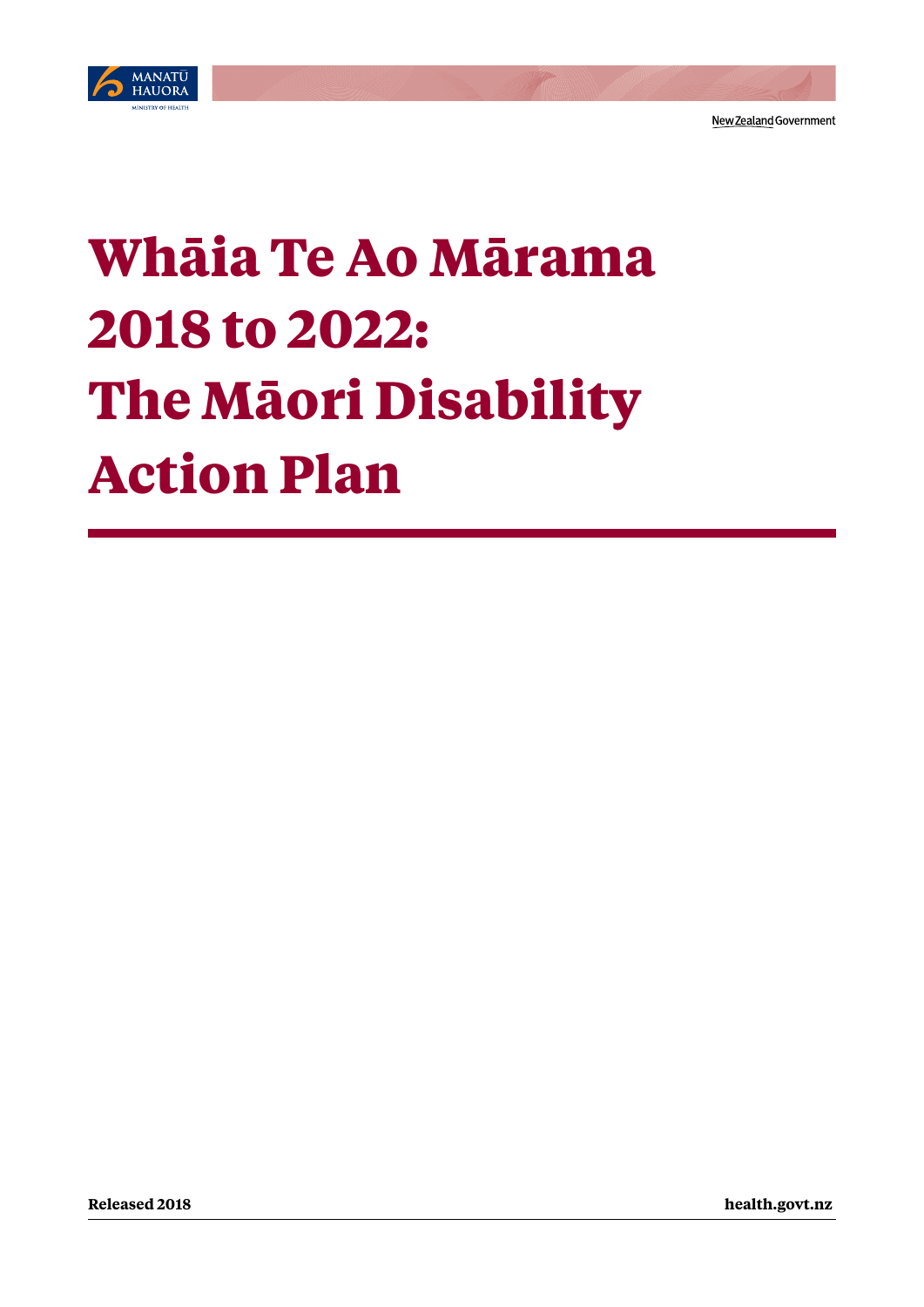Citation: Ministry of Health. 2018. *Whāia Te Ao Mārama 2018 to 2022: The Māori Disability Action Plan*. Wellington: Ministry of Health.

> Published in March 2018 by the Ministry of Health PO Box 5013, Wellington 6140, New Zealand

> > ISBN: 098-1-98-853918-8 (online) HP 6719

This document is available at<health.govt.nz>





This work is licensed under the Creative Commons Attribution 4.0 International licence. In essence, you are free to: share, ie, copy and redistribute the material in any medium or format; adapt, ie, remix, transform and build upon the material. You must give appropriate credit, provide a link to the licence and indicate if changes were made.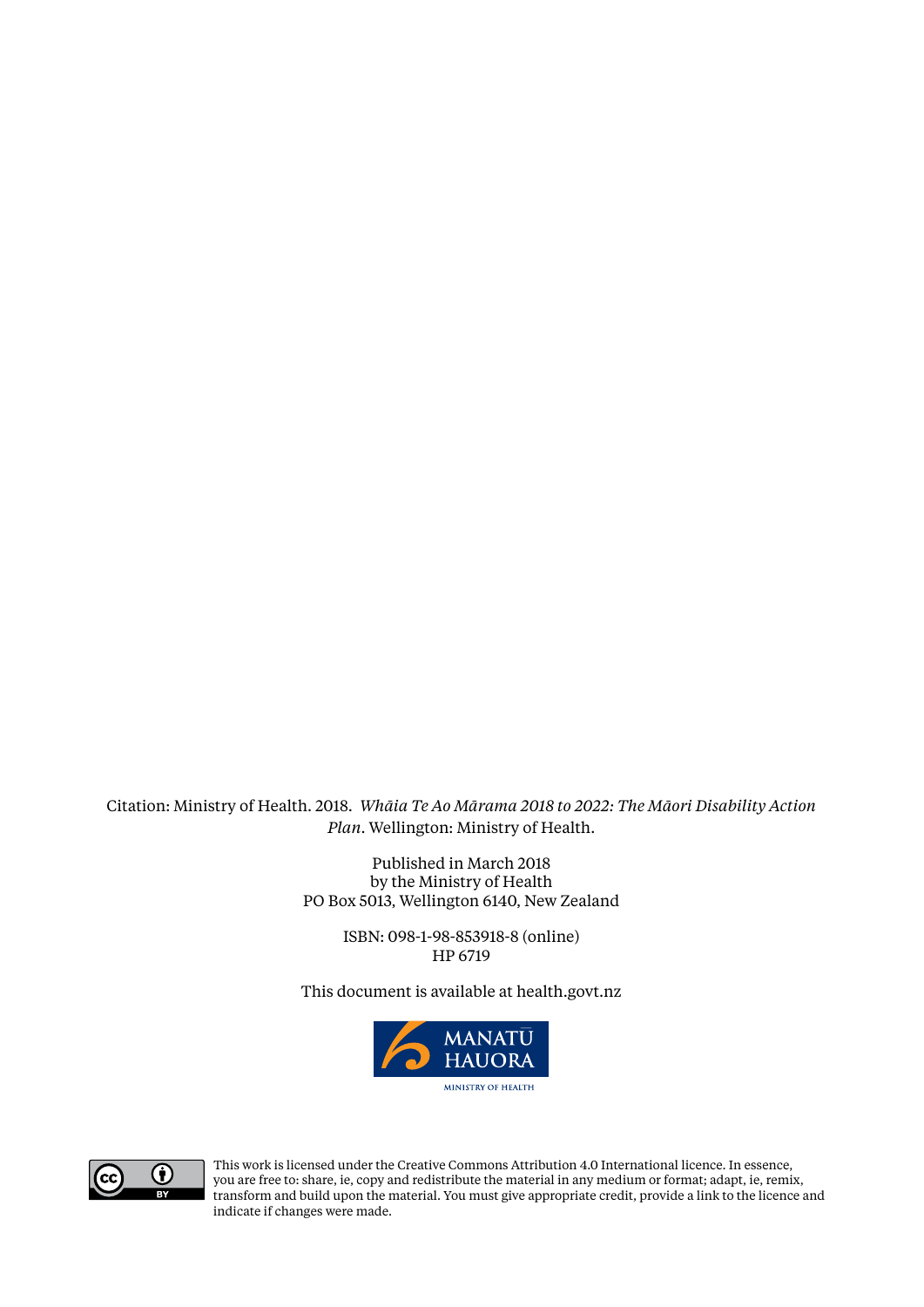## **Contents**

| Acknowledgements                                        | iv             |
|---------------------------------------------------------|----------------|
| Introduction                                            | 1              |
| Whāia Te Ao Mārama: Pursuing the world of enlightenment | $\mathbf{3}$   |
| Tangata whaikaha: Introducing the term                  | $\overline{4}$ |
| Disability system improvements                          | 5              |
| The New Zealand Disability Strategy 2016 to 2026        | 5              |
| Transforming the disability support system              | 5              |
| Progress since 2012                                     | 6              |
| Improvements for tāngata whaikaha                       | 6              |
| Workforce                                               | 7              |
| Goals and actions for 2018 to 2022                      | 8              |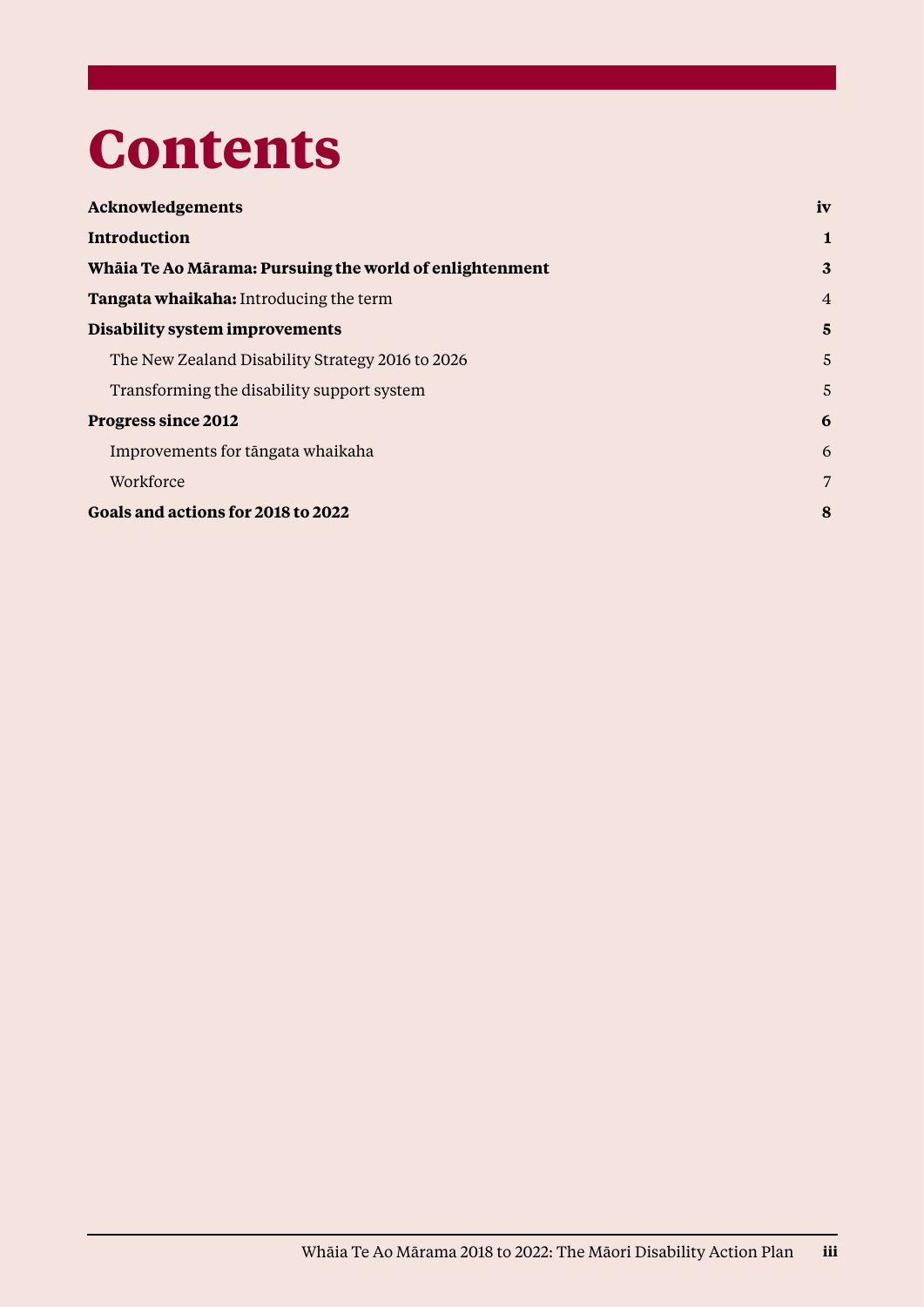## <span id="page-3-0"></span>**Acknowledgements**

E kore e hekeheke he kākano rangatira. I will never be lost for I am the product of chiefs.

This action plan builds on the first action plan, which was released in 2012. Over 200 Māori individuals, including Māori with disabilities (tāngata whaikaha) participated in the development of the first, and this updated plan.

The consultation process for this action plan was led by Ministry of Health staff, supported by Kāpō Māori Aotearoa and Te Ao Mārama, the Māori Disability Advisory Group.

The feedback received for this updated version of the action plan includes that tāngata whaikaha would like to:

- participate in the Māori world (Te Ao Māori)
- live in a world that is non-disabling
- have leadership, choice and control over their disability supports
- be supported to thrive, flourish and live the life they want.

Thanks to everyone who contributed to *Whāia Te Ao Mārama 2012–2017* and the development of this document, *Whāia Te Ao Mārama: The Māori Disability Action Plan 2018–2022*.

#### **Te Ao Mārama members**

David Tamatea Tristram Ingham Lee Rutene Trish Davis Matthew Matamua Andrea Lamont



Whaia Te Ao Marama: The Mãori Disability **Action Plan for** 

**Street**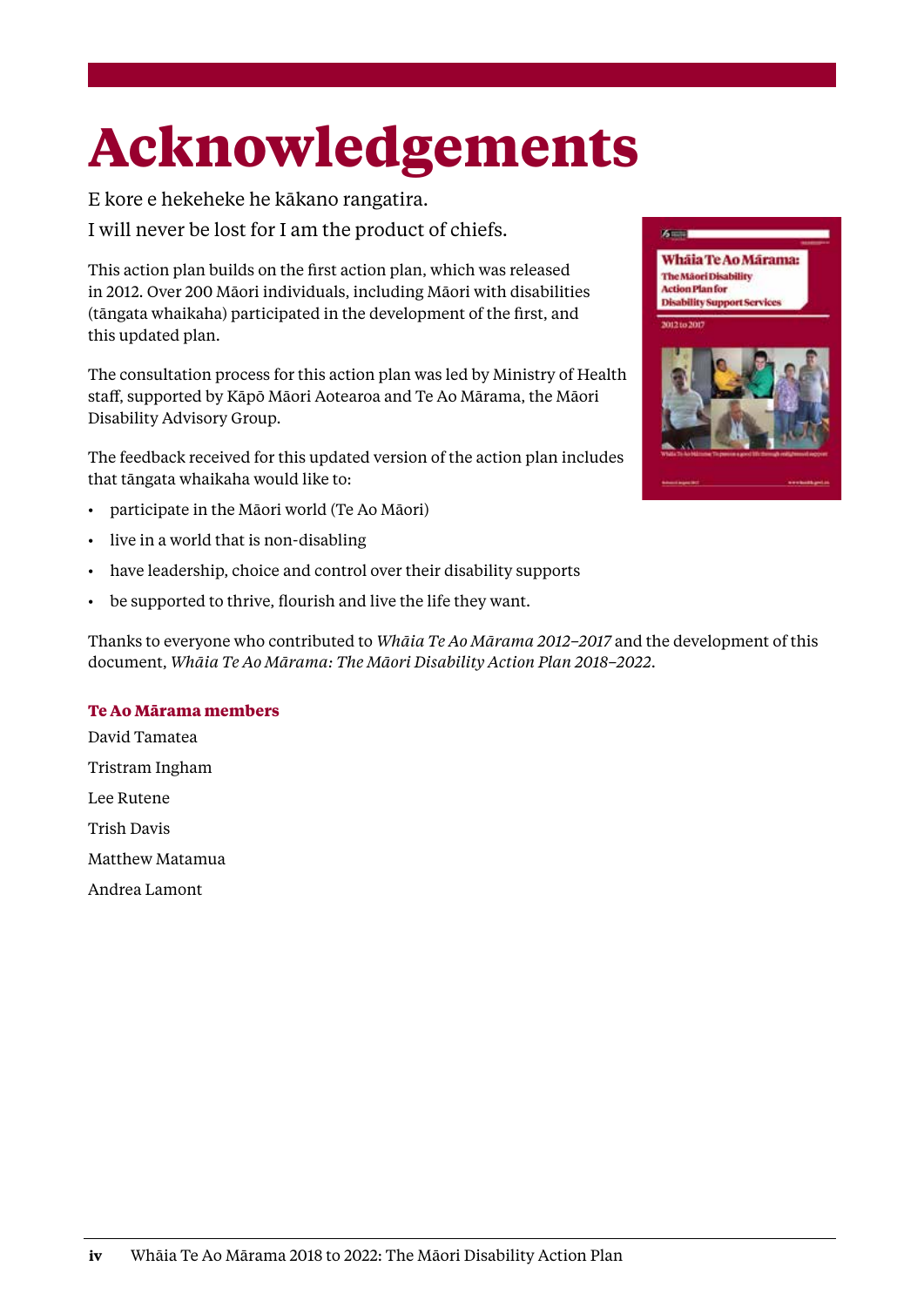## <span id="page-4-0"></span>**Introduction**

Whāia Te Ao Mārama is a culturally anchored approach to supporting Māori with disabilities (tāngata whaikaha) and their whānau.

This action plan describes what the Ministry of Health is committing to do from 2018 to 2022, and provides examples of actions that disability providers, other organisations, whānau and tāngata whaikaha can take.

Implementing this plan successfully requires the support of the whole health and disability sector and other organisations (eg, local government, iwi, hapū and marae) in order to achieve the vision of Whāia Te Ao Mārama – tāngata whaikaha pursue a good life with support.

This action plan also provides useful information for health and disability providers, practitioners and organisations, who deliver support services to and for tāngata whaikaha.

Naku te rourou, nau te rourou, ka ora ai te iwi

With our combined contributions, we can succeed.

The 2018 to 2022 action plan:

- supports tāngata whaikaha to achieve their aspirations and to reduce the barriers they may face
- builds on the foundation, vision and outcomes of the Whāia Te Ao Mārama 2012 to 2017 plan
- outlines progress and changes since 2012
- documents goals and actions for 2018 to 2022
- $\bullet$  is endorsed by Te Ao Mārama: The Māori Disability Advisory Group<sup>1</sup>.

The six goals for this action plan are that by 2022 tāngata whaikaha will:

- 1. participate in the development of health and disability services
- 2. have control over their disability support
- 3. participate in Te Ao Māori
- 4. participate in their community
- 5. receive disability support services that are responsive to Te Ao Māori
- 6. have informed and responsive communities.

See the final section, 'Goals and actions for 2018 to 2022', for more detail on the goals and actions.

Whāia Te Ao Mārama is based on the principles of te Tiriti o Waitangi (the Treaty of Waitangi) and reflects New Zealand's obligations to the United Nations Convention on the Rights of Persons with Disabilities (2007). Whāia Te Ao Mārama is aligned with the vision and principles of enabling good lives and transforming the disability support system, which offer disabled people greater choice and control over the supports they receive, so that they can plan for the lives they want. For more information, see [www.enablinggoodlives.co.nz](http://www.enablinggoodlives.co.nz/).

 <sup>1.</sup> The group provides leadership, advice and oversight of Whāia Te Ao Mārama. It monitors the implementation of Whāia Te Ao Mārama and provides advice to the Ministry on the effectiveness of Whāia Te Ao Mārama in improving the lives of tāngata whaikaha.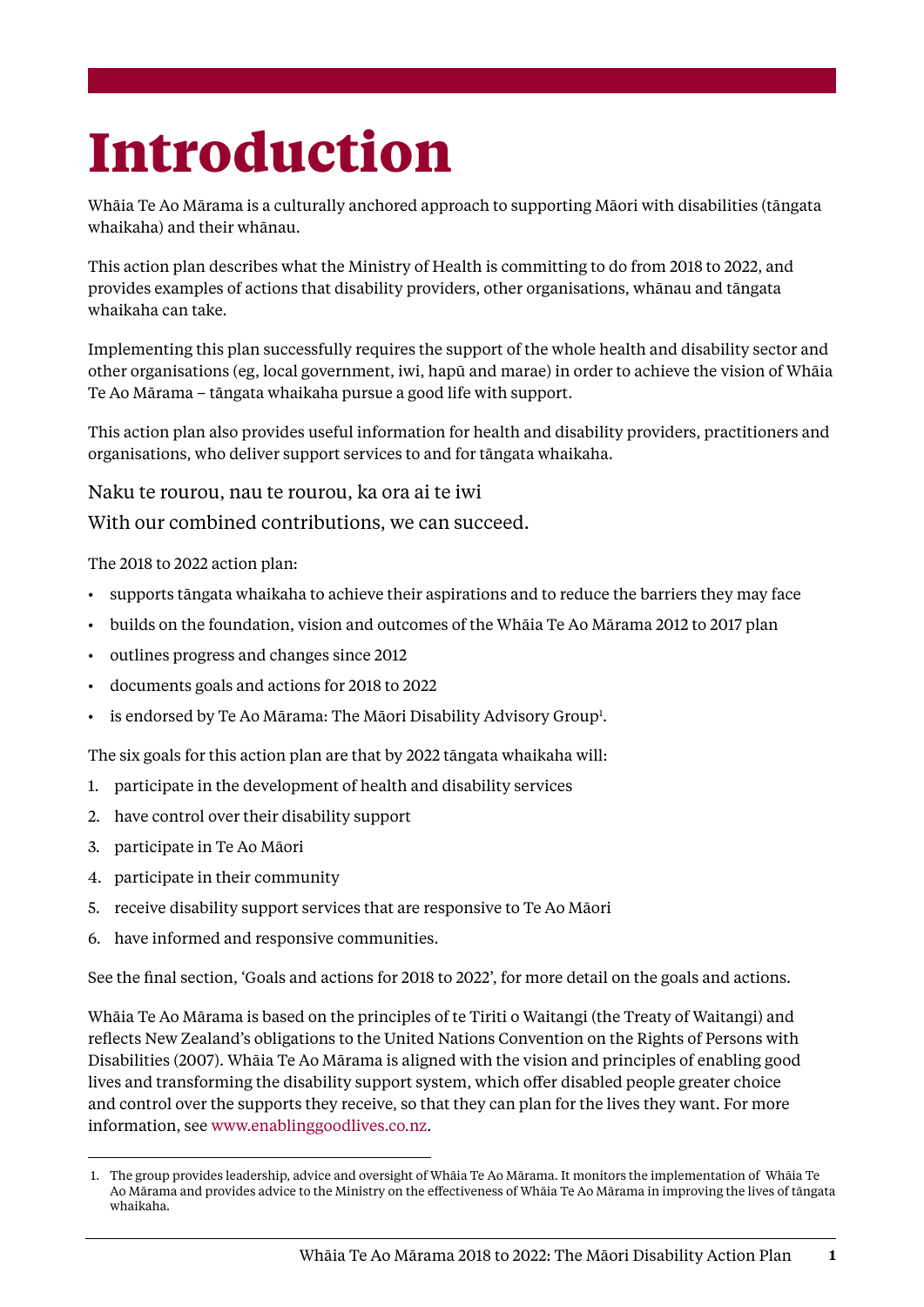Whāia Te Ao Mārama is connected with other work across government to improve outcomes for Māori, such as He Korowai Oranga (New Zealand's Māori Health Strategy) and Whānau Ora.

Most Māori disabled people identify as Māori first. The importance of their cultural identity, which encompasses language, whānau, cultural principles, practices and linkages to the land through genealogy, is paramount to how they live their day to day lives in both Te Ao Māori and Te Ao Pakeha.

New Zealand Disability Strategy 2016 to 2026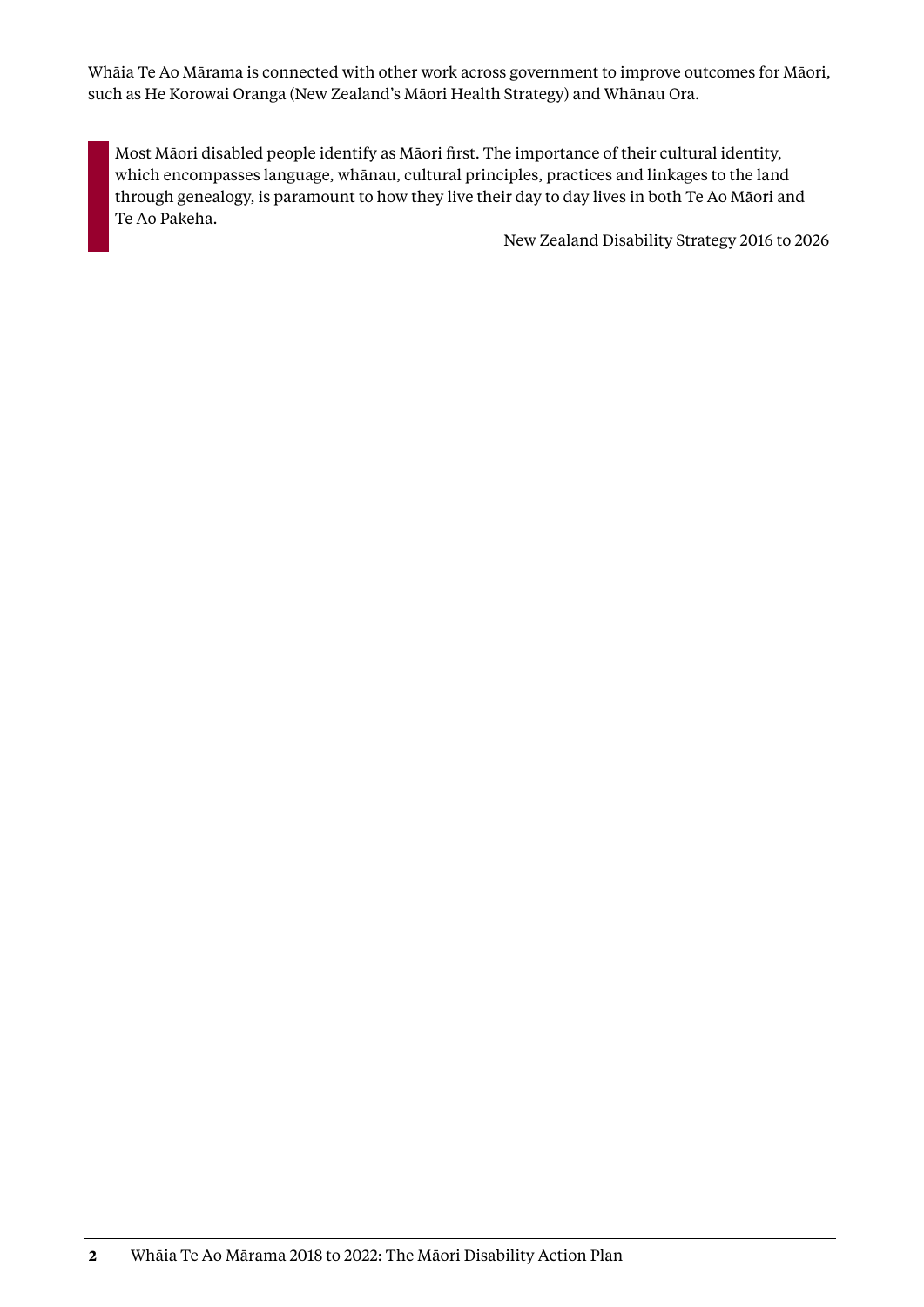### <span id="page-6-0"></span>**Whāia Te Ao Mārama: Pursuing the world of enlightenment**

#### **Vision: Tāngata whaikaha pursue a good life with support**

#### **Te Rangatira**

Tāngata whaikaha are informed, consider options and make decisions for self. Tāngata whaikaha are able to take responsibility for guiding or leading others.

#### **Ngā Tūhonohono**

Tāngata whaikaha can connect between Te Ao Māori and Te Ao Hurihuri while maintaining their mana.



#### **Te Ao Māori**

Tāngata whaikaha are active in whānau, hapū and iwi including hui, tangihanga, iwi development and celebrations. Tāngata whaikaha contribute to whānau, hapū and iwi.

#### **Te Ao Hurihuri**

Tāngata whaikaha are active in the wider community including social networks, employment (or education) and health and other services.

The visual image of Whāia Te Ao Mārama is a torino (double spiral) that in Te Ao Māori symbolises the world of light that was created with the separation of Ranginui and Papatūānuku. It can be seen in the pare above the doorway of wharenui at many marae around Aotearoa and on the tau ihu of a carved waka. The torino is a fitting model for a plan to create an environment that is understanding and enabling for tāngata whaikaha.

Each element of the torino represents an aspect of Whāia Te Ao Mārama.

- Te Rangatira is represented by the inner spiral where tāngata whaikaha are individuals having choice and control of their lives as life unfolds from birth and through various life stages.
- Te Ao Māori is the open space in between the two spirals, representing the Māori world.
- Te Ao Hurihuri is the outer spiral and represents modern society.
- Ngā Tūhonohono are the solid links between the two spirals and represent the points in a person's life where both the spirals and the space between connect to learn, grow and provide balance.

The priorities and actions in this plan are designed to support tāngata whaikaha on this pathway.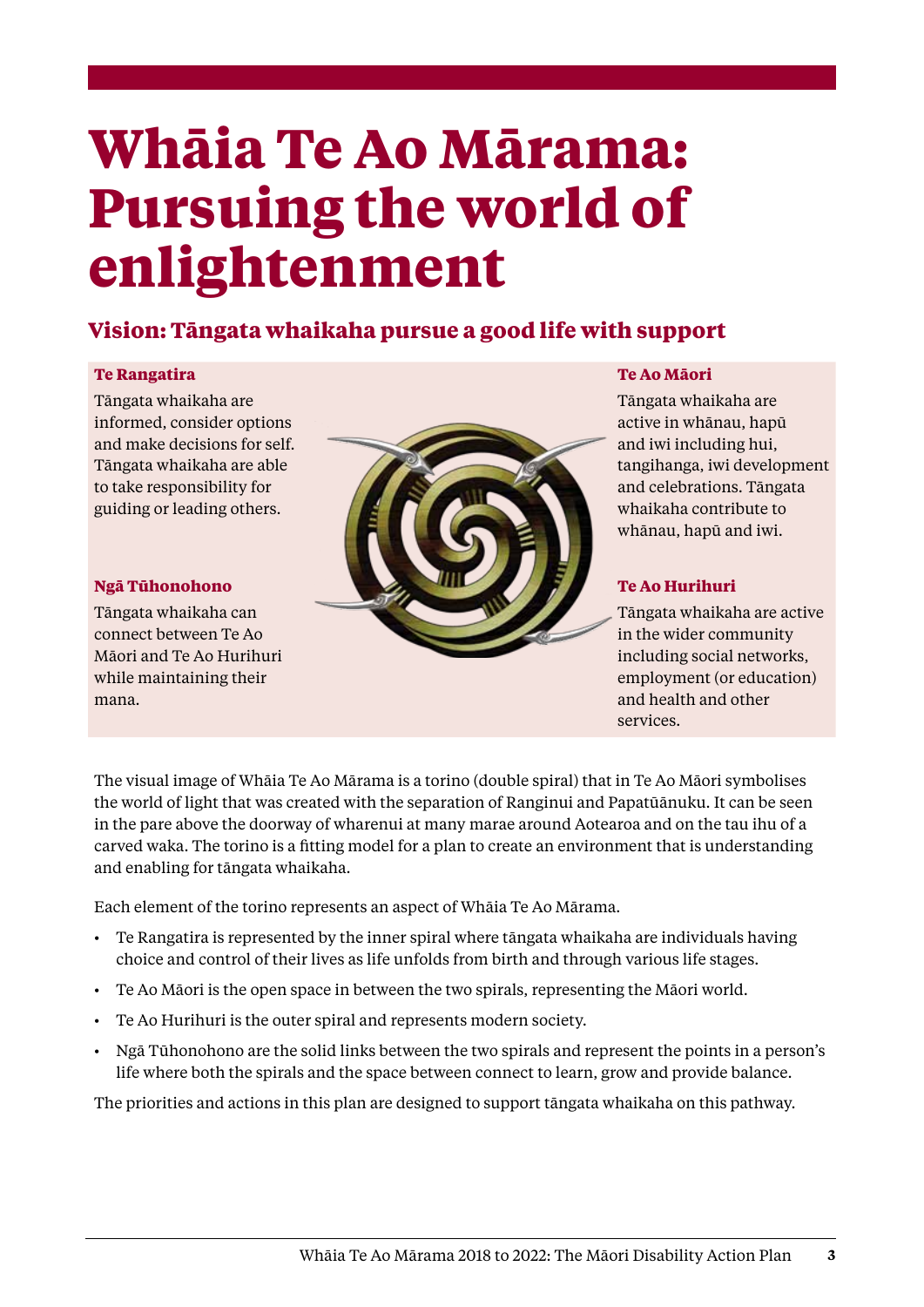### <span id="page-7-0"></span>**Tangata whaikaha Introducing the term**

A significant change in this plan is that it introduces tangata whaikaha as the term to describe a Māori person with a disability. Tāngata whaikaha describes two or more Māori people with a disability. The term tāngata whaikaha shares the optimism and future focus of Whāia Te Ao Mārama: whaikaha means 'to have ability' or 'to be enabled'.

Tāngata whaikaha means people who are determined to do well, or is certainly a goal that they reach for. It fits nicely with the goals and aims of people with disabilities who are determined in some way to do well and create opportunities for themselves as opposed to being labelled, as in the past.

Maaka Tibble, founding member of the Māori Disability Leadership Group, 2016

Whāia Te Ao Mārama is focused on tāngata whaikaha having more choice and control over their supports and their lives. It recognises the importance of whānau as a source of strength, support, security and identity and that each whānau is different with a unique set of aspirations. It is important to support whānau so they are in the best position to support the tangata whaikaha who is a whānau member.

The New Zealand Disability Survey indicates that social and economic factors contribute to poorer disability outcomes for Māori, including from lower income and poverty, higher unemployment and lack of education. According to the 2013 Disability Survey:<sup>2</sup>

- 26 percent of the Māori population (176,000) self-reported as disabled
- just over half of tāngata whaikaha adults were participating in the labour force
- four in ten tāngata whaikaha adults have no formal educational qualifications, almost double the proportion of non-Māori disabled people without qualifications.



26% of New Zealand Māori self-reported as disabled



<sup>2</sup> Statistics New Zealand. 2015. *He Hauā Māori: Findings from the 2013 Disability Survey*. URL: [www.stats.govt.nz/browse\\_for\\_](http://www.stats.govt.nz/browse_for_stats/health/disabilities/He-haua-maori-findings-from-2013-disability-survey.aspx) [stats/health/disabilities/He-haua-maori-findings-from-2013-disability-survey.aspx](http://www.stats.govt.nz/browse_for_stats/health/disabilities/He-haua-maori-findings-from-2013-disability-survey.aspx) (accessed 25 September 2017). Note that disability in this survey is self-reported.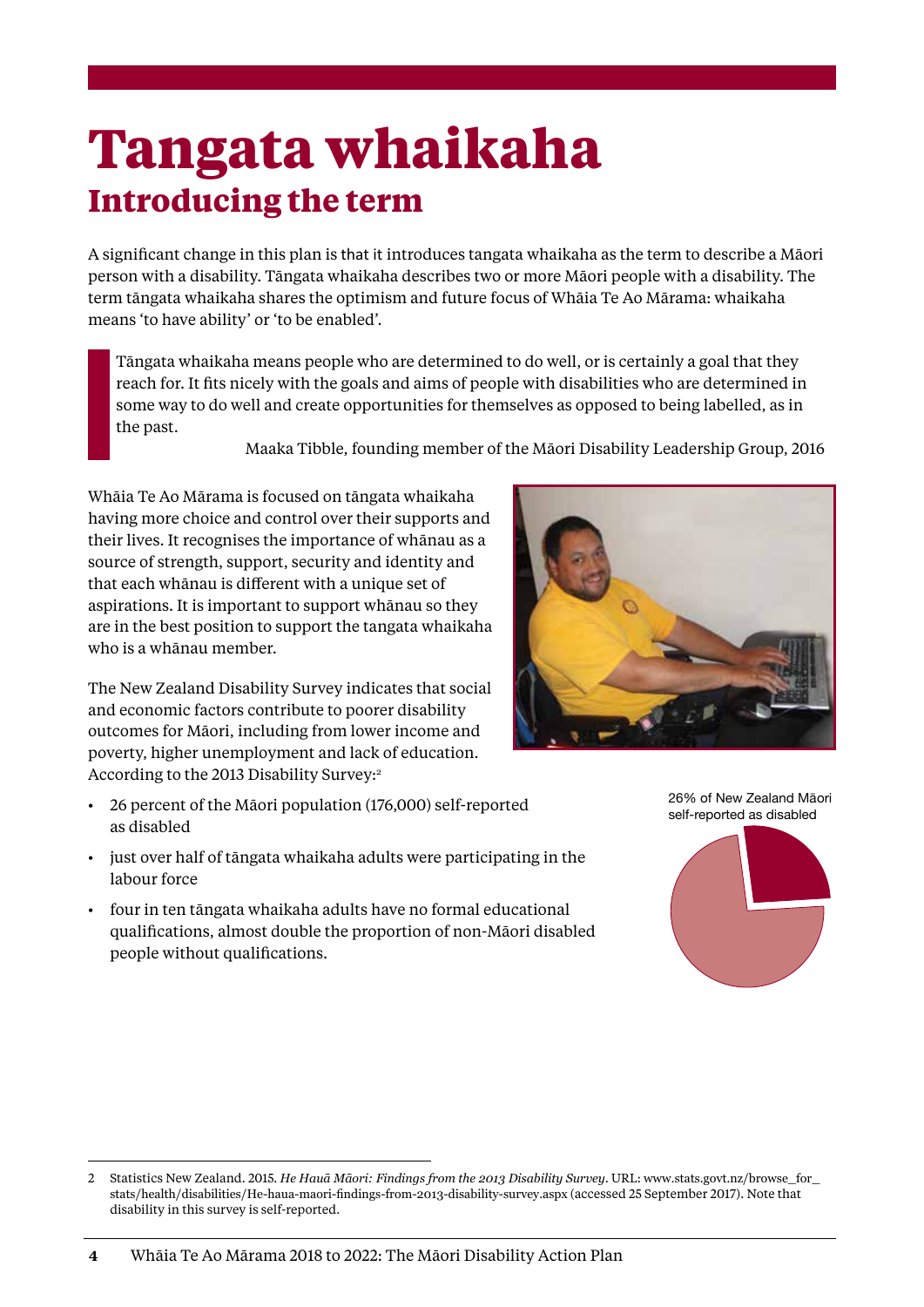## <span id="page-8-0"></span>**Disability system improvements**

### **The New Zealand Disability Strategy 2016 to 2026**

Whāia Te Ao Mārama aligns with the vision, principles and outcomes of the New Zealand Disability Strategy.

- Both have a vision for a non-disabling society.
- Both are underpinned by the principles of te Tiriti o Waitangi.
- Both are focused on disabled people having more choice and control over their lives (Te Rangatira).
- Whāia Te Ao Mārama is developed from a Māori world view. The New Zealand Disability Strategy states that a Māori world view needs to be woven into the implementation of the strategy.

### **Transforming the disability support system**

On 2 March 2017 the Minister for Disability Issues, announced a co-design process with the disability sector to begin a nationwide transformation of the disability support system. The transformation aims to improve outcomes for disabled people and their families and whānau by giving disabled people and their families greater control over their lives as well as over the support they receive from government.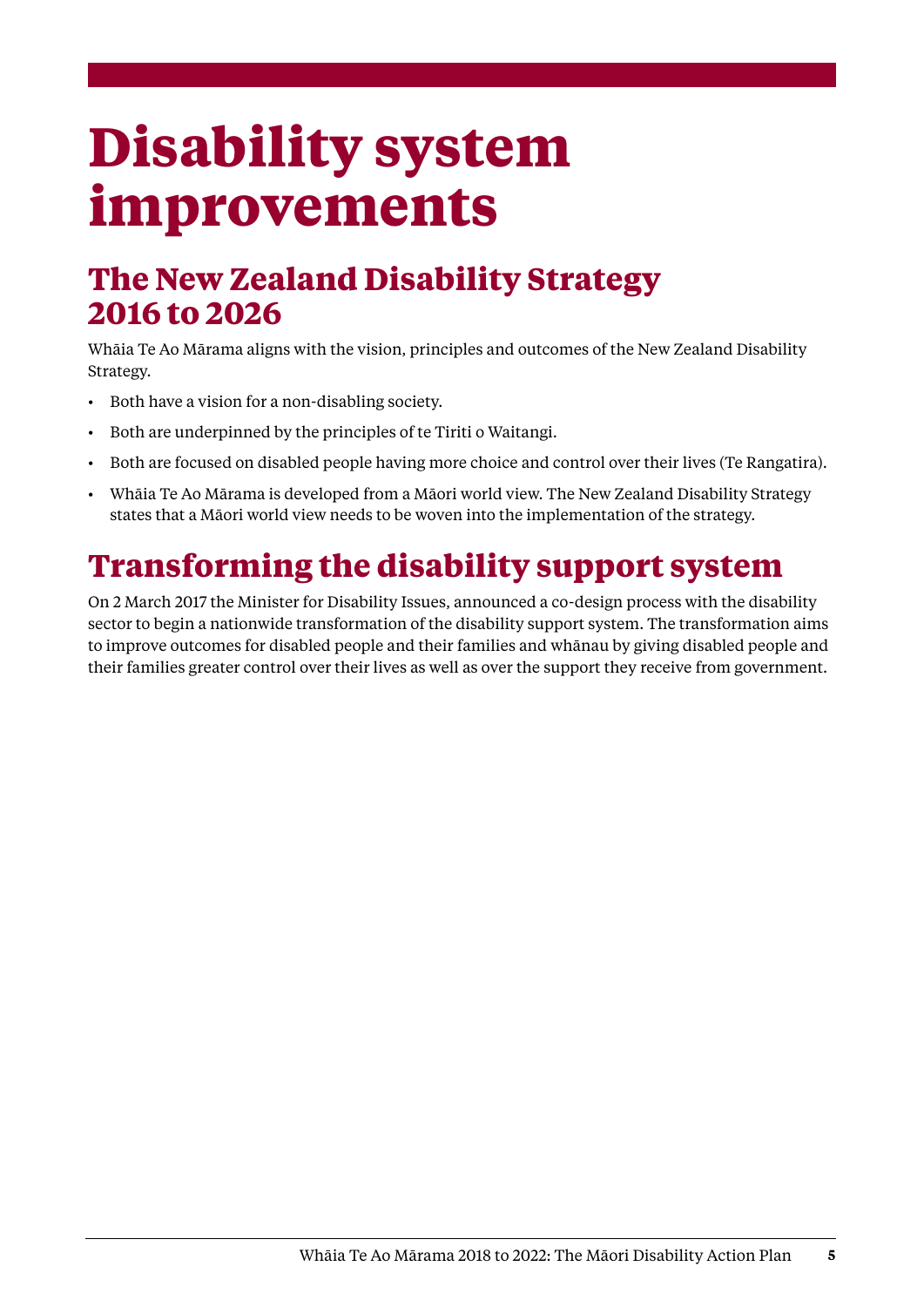## <span id="page-9-0"></span>**Progress since 2012**

Whāia Te Ao Mārama 2012 to 2017 led to changes that improved outcomes for tāngata whaikaha and their whānau. While much has been achieved over 2012 to 2017, improving outcomes for tāngata whaikaha and their whānau remains an important priority for the Ministry of Health.

### **Improvements for tāngata whaikaha**

Tāngata whaikaha are well represented among the clients of the Ministry of Health's Disability Support Services (DSS).<sup>3</sup> The 2014 and 2016 DSS demographic reports show the following trends over the years leading up to 2016.<sup>4</sup>

- More Māori are accessing DSS. The number of Māori clients allocated Ministry-funded disability supports increased by 18 percent between 2013 and 2016.
- In 2016, 17.5 percent of DSS clients (5,920) identified as Māori (compared with 14.5 percent Māori in the New Zealand population). Half of these clients were aged under 23 years.
- More Māori are accessing services that offer more choice and control (such as supported living and individualised funding).
- Supported living has the greatest increase as more tāngata whaikaha are choosing to live in the community with support.
- The use of individualised funding has grown, showing that tāngata whaikaha are taking up the option, giving them control of how they are supported and by whom.
- Fewer tāngata whaikaha are being supported in a residential service.

The figure below summarises these trends.



#### **Figure 1: Percentage of Māori accessing DSS services**

<sup>3.</sup> Tāngata whaikaha who are eligible and access Ministry of Health funded disability support services. (Not all of those that self-reported as disabled in the New Zealand Disability Survey require disability support services.)

<sup>4.</sup> Ministry of Health. 2017. *Demographic Report on Clients Allocated the Ministry of Health's Disability Support Services as at September 2016*. Wellington: Ministry of Health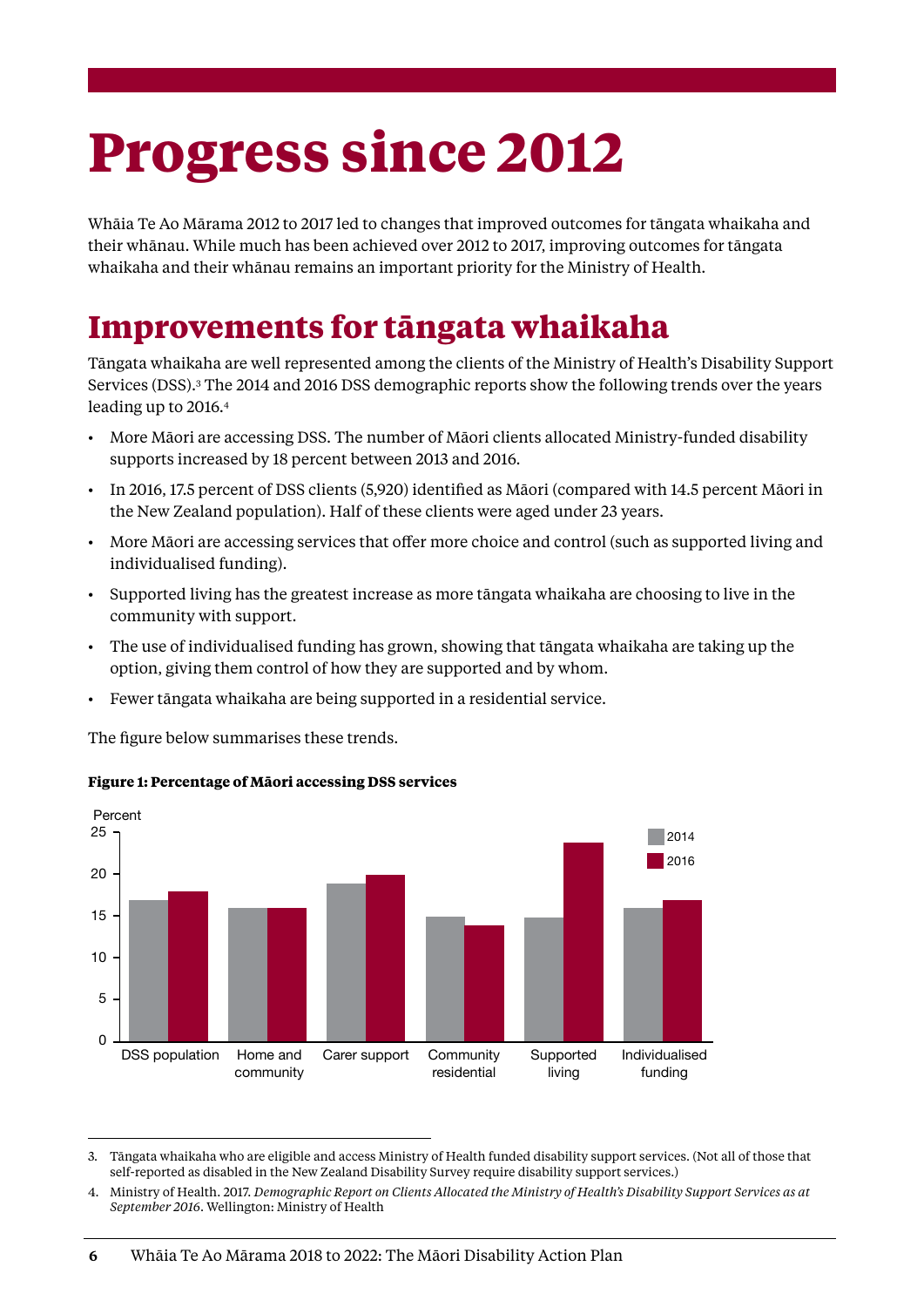### <span id="page-10-0"></span>**Systems and providers**

- The Ministry's Disability Support Services (DSS) has introduced the first outcome measure in contracts with disability support services providers. This measures the engagement of Māori clients with their whānau, hapū and iwi.
- In a survey of community residential clients in 2016, Māori clients indicated the same high levels of satisfaction with the services as European/Other clients. The overall mean quality of life score was 84 of a possible 100.
- DSS is undertaking data analysis to identify those providers who may be able to support other providers in making their services more responsive to Māori.
- All procurement for disability support services now includes an evaluation of the organisation's capability and capacity to provide services responsive to Māori cultural needs.

### **Workforce**

- Māori carers are attending new training sessions, with new learning and wellbeing resources, that support carers in their caring responsibilities.
- A new carer matching service is in place to provide easier access to carers. Of those carers who registered for the service, 11 percent were Māori.
- Of the staff working in the Ministry's Disability Support Services, 97 percent have completed the Ministry's online Responsiveness to Māori modules.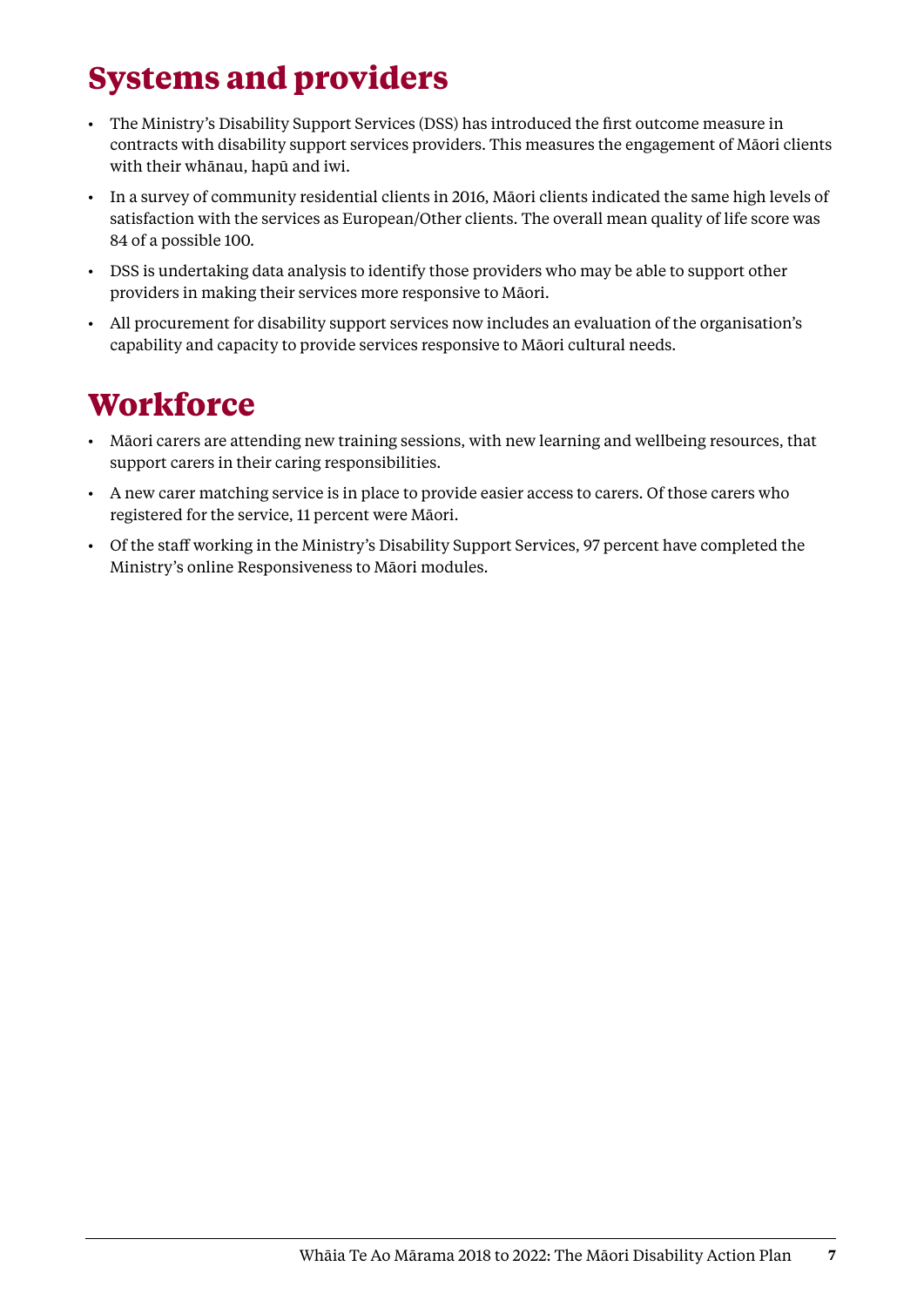## <span id="page-11-0"></span>**Goals and actions for 2018 to 2022**

This action plan provides the vision and focus for action for all tāngata whaikaha and those involved in supporting them. On the following pages is a table of goals and key actions that the Ministry of Health, tāngata whaikaha, whānau, disability providers and other organisations can take so that together we can achieve the vision of Whāia Te Ao Mārama.

The table outlines the six goals of Whāia Te Ao Mārama 2018–2022. The six goals are that by 2022 tāngata whaikaha will:

- 1. participate in the development of health and disability services
- 2. have control over their disability support
- 3. participate in Te Ao Māori
- 4. participate in their community
- 5. receive disability support services that are responsive to Te Ao Māori
- 6. have informed and responsive communities.

The Ministry will document how it will implement its specific actions in a detailed implementation plan. This will include how the Ministry and Te Ao Mārama: The Māori Advisory Group will monitor and measure progress on these actions.

Health and disability providers and other organisations are encouraged to incorporate these goals and actions in their planning.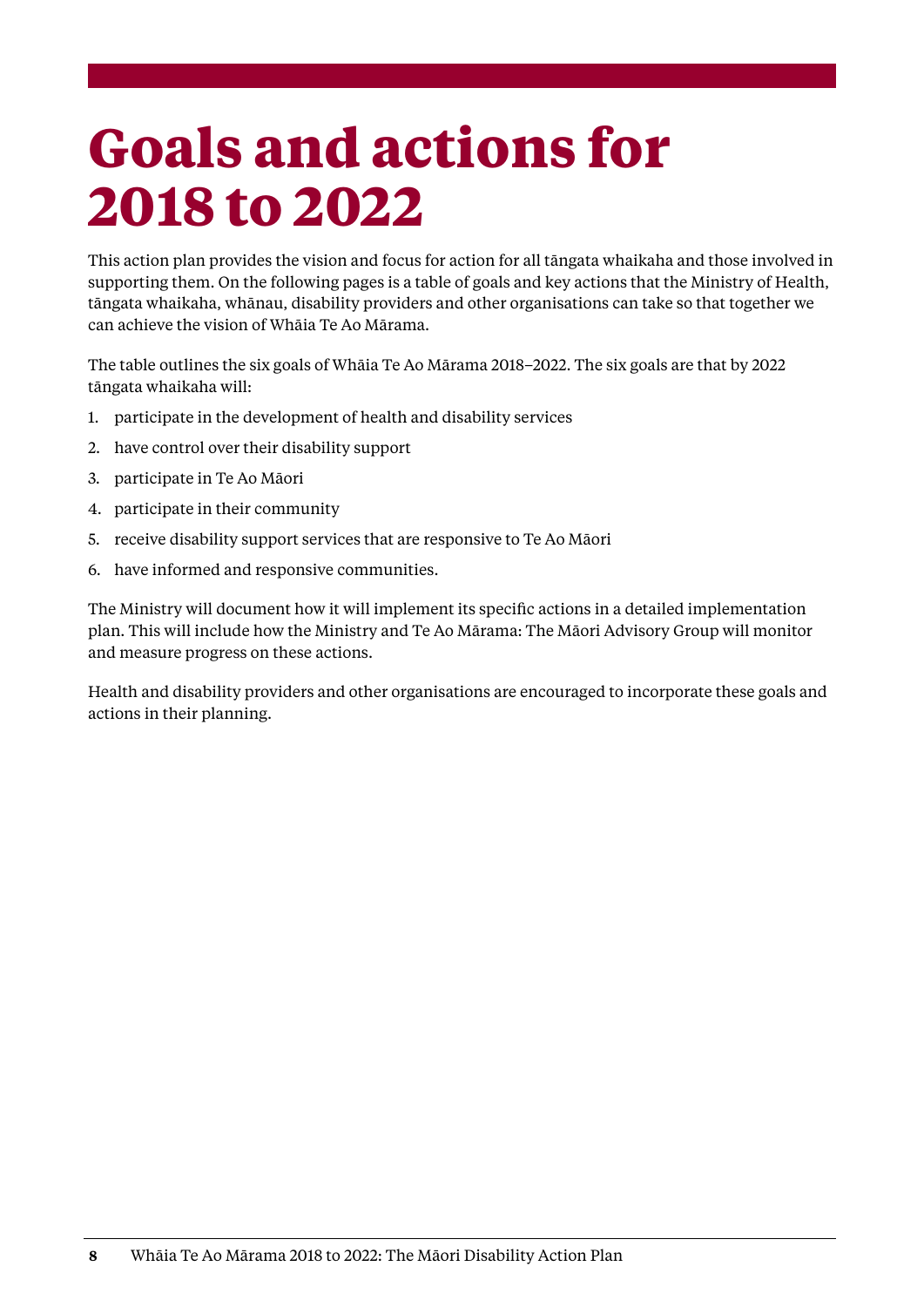#### **Outcomes for tāngata whaikaha: Te Rangatira**

Tāngata whaikaha are informed, consider options and make decisions for self. Tāngata whaikaha are able to take responsibility for guiding or leading others.

Whakamana Māramatanga Tinana Wairua Pūkenga Kawenga

#### **The goals: By 2022 tāngata whaikaha will:**

#### **1. Participate in the development of health and disability services**

Tāngata whaikaha and their whānau are active contributors to and engaged participants in health and disability support service development, service delivery and monitoring disability service performance.

|                                                                                                                                                                                                                                                                                                                                                       | <b>Examples of actions</b>                                                                                                                                                                                                                                                                                                                                                                                                                                                                                                                             |                                                                                                                                                                                                                                                                                                                                                                                           |                                                                                                                                                                                                                                                                                                                                                                                                                                                                                                                                                                                 |                                                                                                                                                                                                                                                                                                                                                                                                   |
|-------------------------------------------------------------------------------------------------------------------------------------------------------------------------------------------------------------------------------------------------------------------------------------------------------------------------------------------------------|--------------------------------------------------------------------------------------------------------------------------------------------------------------------------------------------------------------------------------------------------------------------------------------------------------------------------------------------------------------------------------------------------------------------------------------------------------------------------------------------------------------------------------------------------------|-------------------------------------------------------------------------------------------------------------------------------------------------------------------------------------------------------------------------------------------------------------------------------------------------------------------------------------------------------------------------------------------|---------------------------------------------------------------------------------------------------------------------------------------------------------------------------------------------------------------------------------------------------------------------------------------------------------------------------------------------------------------------------------------------------------------------------------------------------------------------------------------------------------------------------------------------------------------------------------|---------------------------------------------------------------------------------------------------------------------------------------------------------------------------------------------------------------------------------------------------------------------------------------------------------------------------------------------------------------------------------------------------|
| <b>The Ministry</b><br>of Health has<br>committed to:                                                                                                                                                                                                                                                                                                 | Tāngata whaikaha<br>can:                                                                                                                                                                                                                                                                                                                                                                                                                                                                                                                               | Whānau can:                                                                                                                                                                                                                                                                                                                                                                               | <b>Disability</b><br>providers can:                                                                                                                                                                                                                                                                                                                                                                                                                                                                                                                                             | Other<br>organisations can:                                                                                                                                                                                                                                                                                                                                                                       |
| 1.1 actively involve<br>tāngata<br>whaikaha and<br>whānau in<br>co-designing,<br>implementing,<br>monitoring<br>and evaluating<br>the disability<br>support system<br>1.2 work with DSS<br>providers and<br>district health<br>boards to<br>ensure they<br>involve tāngata<br>whaikaha in<br>developing,<br>delivering and<br>monitoring<br>services. | • look for<br>opportunities<br>to participate in<br>service and policy<br>development and<br>implementation in<br>the local area or<br>nationally<br>$\cdot$ keep up to<br>date with how<br>the disability<br>support system<br>is transforming<br>with information<br>provided by<br>the Office for<br><b>Disability Issues</b><br>• register with<br>the Tāngata<br>Whaikaha<br>Whānau National<br>Peer Support<br><b>Network</b><br>• think about<br>joining and/or<br>join disabled-led<br>organisations or<br>disabled people's<br>organisations. | $\cdot$ look for<br>opportunities<br>to participate in<br>service and policy<br>development and<br>implementation in<br>the local area or<br>nationally<br>$\cdot$ keep up to<br>date with how<br>the disability<br>support system<br>is transforming<br>at: www.odi.govt.<br>nz/nz-disability-<br>strategy/<br>other-initiatives/<br>transforming-<br>the-disability-<br>support-system/ | • together<br>with tāngata<br>whaikaha,<br>develop policies<br>and procedures<br>that ensure<br>tāngata whaikaha<br>participate<br>in service<br>development<br>· increase tāngata<br>whaikaha<br>representation<br>on governance<br>boards<br>promote<br>the Tāngata<br>Whaikaha<br>Whānau National<br>Peer Support<br><b>Network</b><br>· contract tāngata<br>whaikaha as<br>consultants<br>to co-design<br>organisational<br>policies and<br>procedures<br>· make data and<br>evidence on the<br>effectiveness of<br>their services<br>accessible<br>to tāngata<br>whaikaha. | · look for ways to<br>involve tāngata<br>whaikaha in<br>developing<br>policies and<br>procedures<br>· increase tāngata<br>whaikaha<br>representation<br>on governance<br>boards<br>• promote<br>the Tāngata<br>Whaikaha<br>Whānau National<br>Peer Support<br><b>Network</b><br>• contract tāngata<br>whaikaha as<br>consultants<br>to co-design<br>organisational<br>policies and<br>procedures. |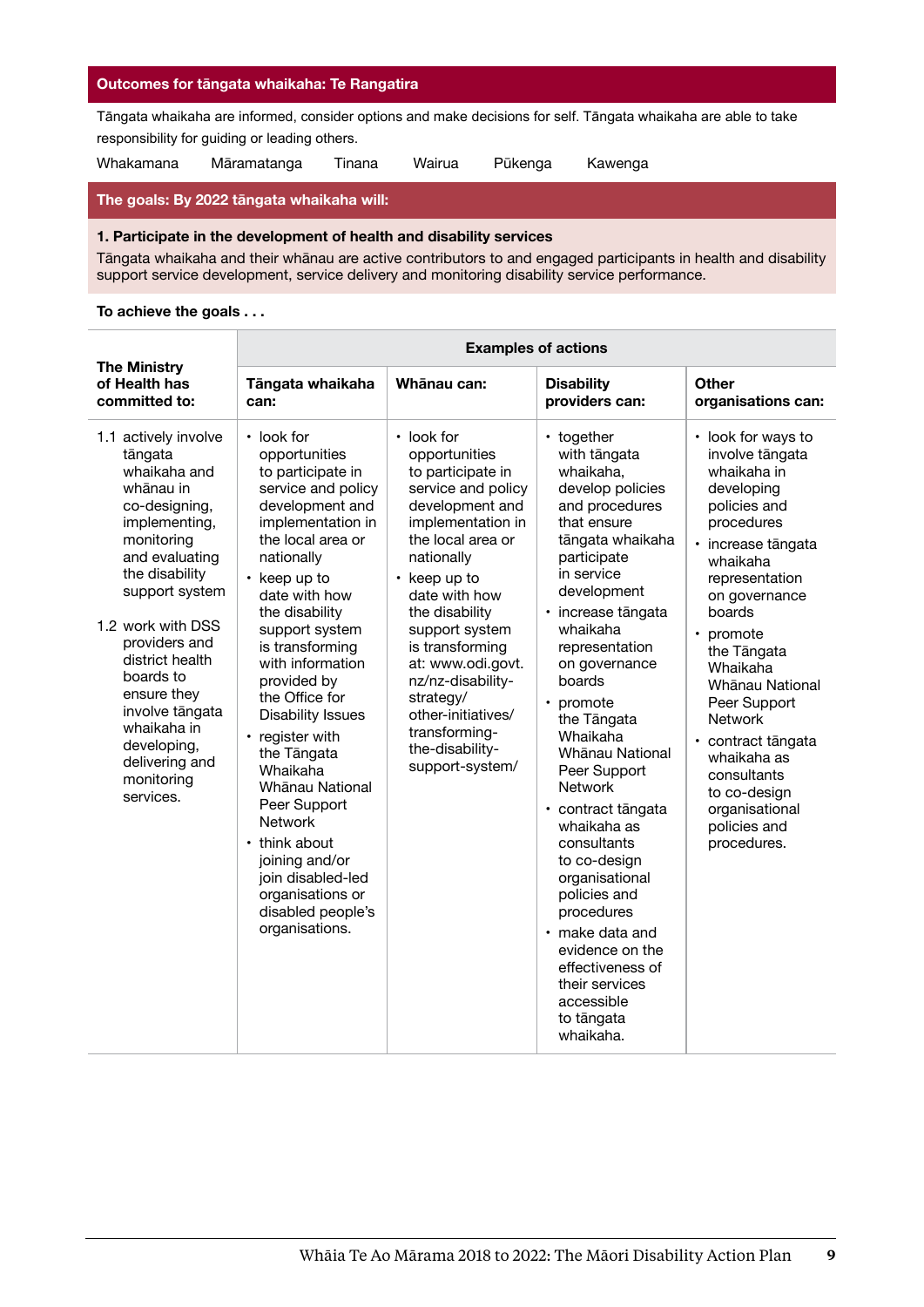#### **2. Have control over their disability support**

Increase the number of tāngata whaikaha who have choice and control over what supports they have and where, when and how they are supported.

|                                                                                                                                                                                                                                               | <b>Examples of actions</b>                                                                                                                                                                   |                                                                                                                                                                                                            |                                                                                                                                                                                                                 |                                                                                                                                                                                           |
|-----------------------------------------------------------------------------------------------------------------------------------------------------------------------------------------------------------------------------------------------|----------------------------------------------------------------------------------------------------------------------------------------------------------------------------------------------|------------------------------------------------------------------------------------------------------------------------------------------------------------------------------------------------------------|-----------------------------------------------------------------------------------------------------------------------------------------------------------------------------------------------------------------|-------------------------------------------------------------------------------------------------------------------------------------------------------------------------------------------|
| <b>The Ministry</b><br>of Health has<br>committed to:                                                                                                                                                                                         | Tāngata whaikaha<br>can:                                                                                                                                                                     | Whānau can:                                                                                                                                                                                                | <b>Disability</b><br>providers can:                                                                                                                                                                             | Other<br>organisations can:                                                                                                                                                               |
| 2.1 ensure that<br>tāngata<br>whaikaha<br>can access<br>self-directed<br>funding<br>arrangements<br>for their<br>disability<br>supports<br>2.2 ensure that<br>tāngata<br>whaikaha<br>can access<br>the disability<br>supports they<br>choose. | $\cdot$ talk with whanau<br>and disability<br>providers about<br>options for self-<br>directed funding<br>• meet informally<br>with other like-<br>minded tāngata<br>whaikaha and<br>whānau. | • talk with tāngata<br>whaikaha whānau<br>and disability<br>providers about<br>options for self-<br>directed funding<br>• meet informally<br>with other like-<br>minded tāngata<br>whaikaha and<br>whānau. | • deliver services<br>that give tāngata<br>whaikaha choice<br>and control over<br>their supports<br>• remove barriers<br>that prevent<br>tāngata<br>whaikaha from<br>independently<br>accessing<br>information. | • remove barriers<br>to tāngata<br>whaikaha<br>accessing<br>services<br>$\cdot$ Remove<br>barriers that<br>prevent tāngata<br>whaikaha from<br>independently<br>accessing<br>information. |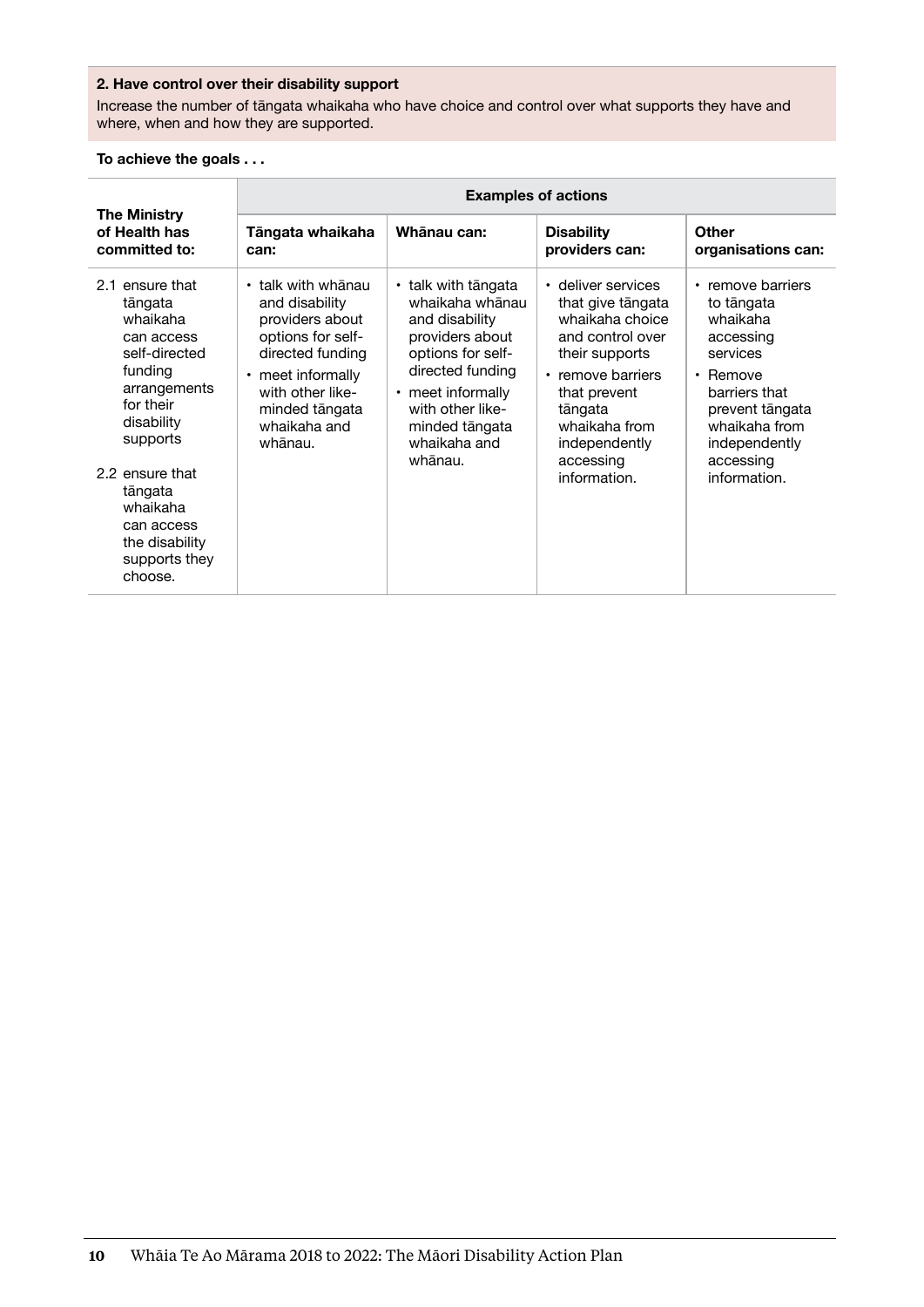#### **Outcomes for tāngata whaikaha: Te Ao Māori**

Tāngata whaikaha are active in whānau, hapū and iwi including hui, tangihanga, iwi development and celebrations.

Tāngata whaikaha contribute to whānau, hapū and iwi.

Whānau Hapū Iwi Reo Tikanga

#### **The goals: By 2022 tāngata whaikaha will:**

#### **3. Participate in Te Ao Māori**

Tāngata whaikaha are active participants in their whānau, hapū and iwi.

|                                                                                                                                              | <b>Examples of actions</b>                                                                                                                                                                                                                                                                                                                           |                                                                                                                                                                                                                                                                                                                                                                                                        |                                                                                                                                                                                                                                                                                                                                                                                                                                                                                                                                                                                                                                                                                                                     |                                                                                                                                                                                                                                                                                                                                                                                                                                                                                                                                                                                                                                                                                                                       |
|----------------------------------------------------------------------------------------------------------------------------------------------|------------------------------------------------------------------------------------------------------------------------------------------------------------------------------------------------------------------------------------------------------------------------------------------------------------------------------------------------------|--------------------------------------------------------------------------------------------------------------------------------------------------------------------------------------------------------------------------------------------------------------------------------------------------------------------------------------------------------------------------------------------------------|---------------------------------------------------------------------------------------------------------------------------------------------------------------------------------------------------------------------------------------------------------------------------------------------------------------------------------------------------------------------------------------------------------------------------------------------------------------------------------------------------------------------------------------------------------------------------------------------------------------------------------------------------------------------------------------------------------------------|-----------------------------------------------------------------------------------------------------------------------------------------------------------------------------------------------------------------------------------------------------------------------------------------------------------------------------------------------------------------------------------------------------------------------------------------------------------------------------------------------------------------------------------------------------------------------------------------------------------------------------------------------------------------------------------------------------------------------|
| <b>The Ministry</b><br>of Health has<br>committed to:                                                                                        | Tāngata whaikaha<br>can:                                                                                                                                                                                                                                                                                                                             | Whānau can:                                                                                                                                                                                                                                                                                                                                                                                            | <b>Disability</b><br>providers can:                                                                                                                                                                                                                                                                                                                                                                                                                                                                                                                                                                                                                                                                                 | Other<br>organisations can:                                                                                                                                                                                                                                                                                                                                                                                                                                                                                                                                                                                                                                                                                           |
| 3.1 ensure that<br>the disability<br>support system<br>supports<br>tāngata<br>whaikaha to<br>maintain their<br>connection to<br>Te Ao Māori. | • lead/participate in<br>Te Ao Māori<br>• register with<br>iwi rūnanga<br>to receive<br>information about<br>iwi activities and<br>educate rūnanga<br>about tāngata<br>whaikaha<br>· assist at iwi, hapū<br>and whānau<br>events and<br>activities<br>become a<br>$\bullet$<br>committee<br>member of a<br>marae or Māori<br>freehold land<br>trust. | · facilitate more<br>opportunities for<br>tāngata whaikaha<br>to participate<br>and/or lead in<br>Te Ao Māori; for<br>example:<br>- local Matariki,<br>kapa haka or<br>sport events<br>(like waka ama)<br>- leadership<br>training and Te<br>Reo me ona<br>Tikanga Māori<br>courses<br>- national and/<br>or iwi-specific<br>events such<br>as Te Matatini,<br>Pou Kai.<br>Koroneihana,<br>iwi sports. | • facilitate more<br>opportunities for<br>tāngata whaikaha<br>to participate<br>and/or lead in<br>Te Ao Māori, for<br>example:<br>- local Matariki,<br>kapa haka or<br>sport events<br>(like waka ama)<br>- leadership<br>training and Te<br>Reo me ona<br>Tikanga Māori<br>courses<br>- national and/<br>or iwi-specific<br>events such<br>as Te Matatini,<br>Pou Kai.<br>Koroneihana,<br>iwi sports.<br>• ensure places<br>and resources<br>are accessible<br>to tāngata<br>whaikaha. See<br>www.odi.govt.<br>nz/guidance-<br>and-resources/<br>how-to-make-an-<br>accessible-built-<br>environment<br>· support tāngata<br>whaikaha to<br>attend and<br>participate<br>in national<br>conferences and<br>events. | • facilitate more<br>opportunities for<br>tāngata whaikaha<br>to participate<br>and/or lead in<br>Te Ao Māori, for<br>example:<br>- local Matariki,<br>kapa haka or<br>sport events<br>(like waka ama)<br>- leadership<br>training and Te<br>Reo me ona<br>Tikanga Māori<br>courses<br>$-$ national and/<br>or iwi-specific<br>events such<br>as Te Matatini,<br>Pou Kai.<br>Koroneihana,<br>iwi sports.<br>• Ensure places<br>and resources<br>are accessible<br>to tāngata<br>whaikaha. See<br>www.odi.govt.<br>nz/guidance-<br>and-resources/<br>how-to-make-an-<br>accessible-built-<br>environment<br>· Support tāngata<br>whaikaha to<br>attend and<br>participate<br>in national<br>conferences and<br>events. |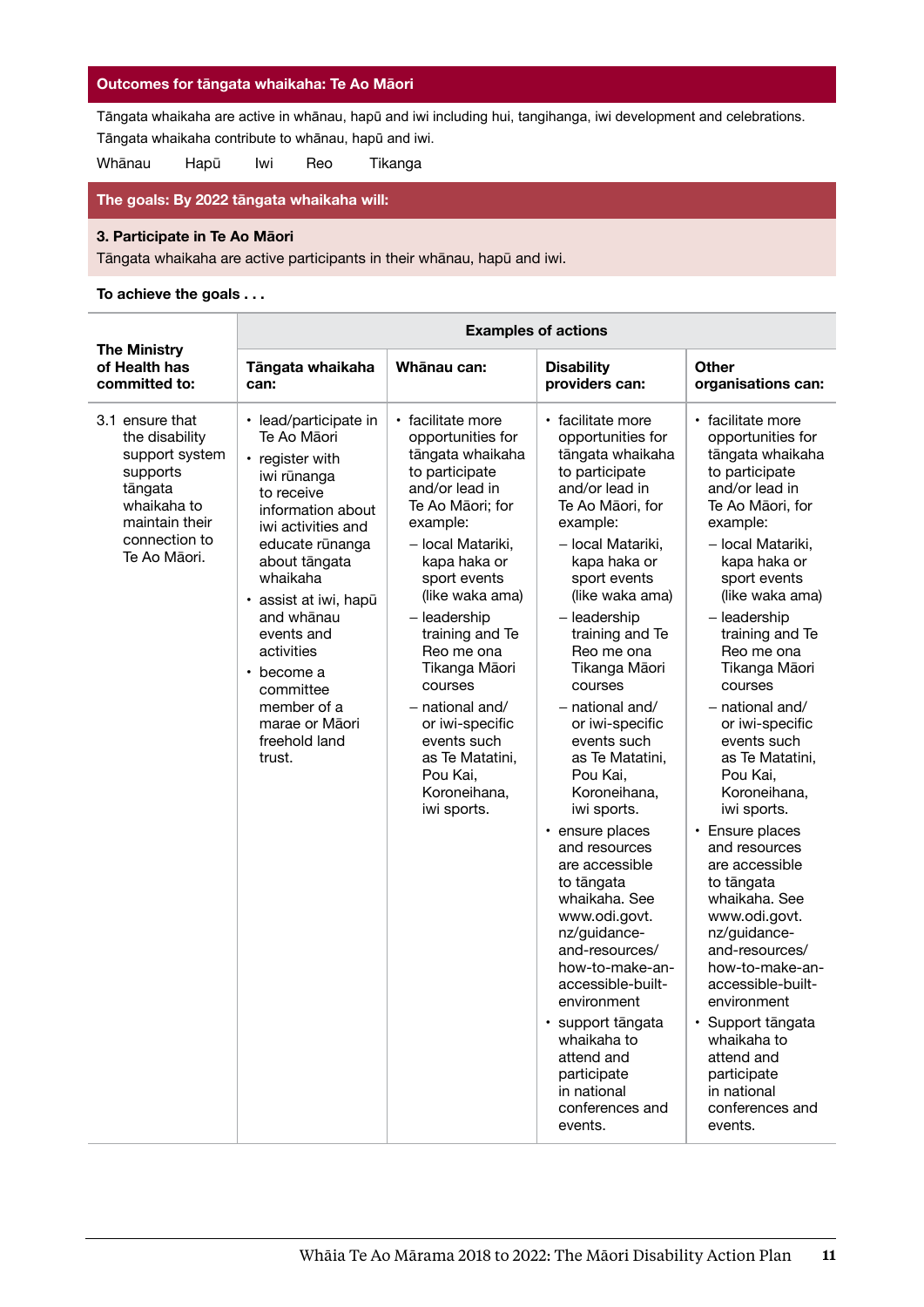#### **Outcomes for tāngata whaikaha: Te Ao Hurihuri**

Tāngata whaikaha are active in the wider community including social networks, employment (or education) and health and other services.

Disability Health Community Government

#### **The goals: By 2022 tāngata whaikaha will:**

#### **4. Participate in their community**

Tāngata whaikaha have greater opportunities for employment and engagement with their local community.

|                                                                                                                                                                                                                                   | <b>Examples of actions</b>                                                                                                                                                        |                                                                                                                                                                                                                |                                                                                                                                                                                          |                                                                                                                                                                                                                                                                                                                                                                                                                                                                                                                                                  |
|-----------------------------------------------------------------------------------------------------------------------------------------------------------------------------------------------------------------------------------|-----------------------------------------------------------------------------------------------------------------------------------------------------------------------------------|----------------------------------------------------------------------------------------------------------------------------------------------------------------------------------------------------------------|------------------------------------------------------------------------------------------------------------------------------------------------------------------------------------------|--------------------------------------------------------------------------------------------------------------------------------------------------------------------------------------------------------------------------------------------------------------------------------------------------------------------------------------------------------------------------------------------------------------------------------------------------------------------------------------------------------------------------------------------------|
| <b>The Ministry</b><br>of Health has<br>committed to:                                                                                                                                                                             | Tāngata whaikaha<br>can:                                                                                                                                                          | Whānau can:                                                                                                                                                                                                    | <b>Disability</b><br>providers can:                                                                                                                                                      | Other<br>organisations can:                                                                                                                                                                                                                                                                                                                                                                                                                                                                                                                      |
| 4.1 support tāngata<br>whaikaha<br>to access<br>disability<br>workforce<br>training and<br>development<br>4.2 collaborate<br>with other<br>government<br>departments<br>to recognise<br>opportunities<br>for tāngata<br>whaikaha. | • take opportunities<br>for further training<br>and development<br>$\cdot$ look for<br>opportunities to<br>be involved in the<br>local community<br>• register as a<br>volunteer. | · support tāngata<br>whaikaha to take<br>opportunities for<br>further training<br>and development<br>$\cdot$ look for<br>opportunities for<br>tāngata whaikaha<br>to be involved<br>in the local<br>community. | • encourage and<br>support Māori<br>staff to access<br>disability support<br>training<br>· support tāngata<br>whaikaha to<br>participate in and<br>contribute to the<br>local community. | • remove barriers<br>for tāngata<br>whaikaha to<br>access services.<br>For example,<br>district health<br>boards and<br>primary health<br>organisations<br>make appropriate<br>methods of<br>communication<br>available for<br>those accessing<br>health services<br>(for example,<br>New Zealand<br>Sign Language<br>interpreters)<br>· support tāngata<br>whaikaha to<br>undertake<br>leadership and<br>self-advocacy<br>training<br>· support tāngata<br>whaikaha and<br>their whanau to<br>participate in<br>disability support<br>training. |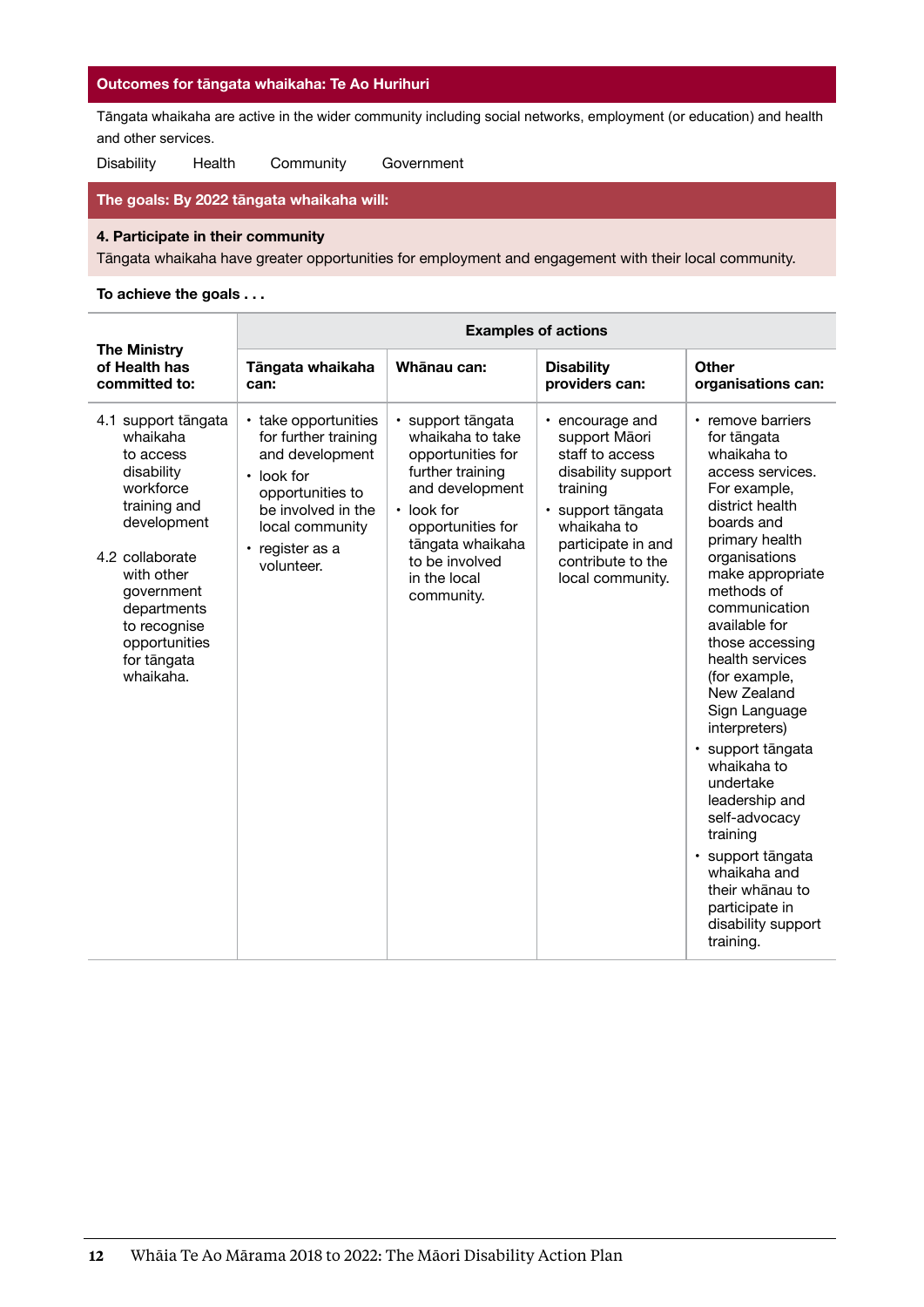#### **Outcomes for tāngata whaikaha: Ngā Tūhonohono**

Tāngata whaikaha can connect between Te Ao Māori and Te Ao Hurihuri while maintaining their mana.

Manaaki Mauri Mana Tapu Tūmanako

#### **The goals: By 2022 tāngata whaikaha will:**

#### **5. Receive disability support services that are responsive to Te Ao Māori**

Disability support services are responsive to tāngata whaikaha, provide choice and tailoring of services, and support tāngata whaikaha to maintain their connection to Te Ao Māori.

|                                                                                                                                                                                                                                                                                                            | <b>Examples of actions</b>                                                                                                                                                        |                                                                                                                                                                                      |                                                                                                                                                                                                                                                                                                                                                                           |                                                                                                                                                                                                                                                                                  |
|------------------------------------------------------------------------------------------------------------------------------------------------------------------------------------------------------------------------------------------------------------------------------------------------------------|-----------------------------------------------------------------------------------------------------------------------------------------------------------------------------------|--------------------------------------------------------------------------------------------------------------------------------------------------------------------------------------|---------------------------------------------------------------------------------------------------------------------------------------------------------------------------------------------------------------------------------------------------------------------------------------------------------------------------------------------------------------------------|----------------------------------------------------------------------------------------------------------------------------------------------------------------------------------------------------------------------------------------------------------------------------------|
| <b>The Ministry</b><br>of Health has<br>committed to:                                                                                                                                                                                                                                                      | Tāngata whaikaha<br>can:                                                                                                                                                          | Whānau can:                                                                                                                                                                          | <b>Disability</b><br>providers can:                                                                                                                                                                                                                                                                                                                                       | Other<br>organisations can:                                                                                                                                                                                                                                                      |
| 5.1 drive service<br>improvements<br>using data and<br>evidence                                                                                                                                                                                                                                            | • be involved in<br>designing and<br>delivering cultural<br>responsiveness<br>training to                                                                                         | • be involved in<br>designing and<br>delivering cultural<br>responsiveness<br>training to                                                                                            | • build partnerships<br>with Māori to<br>support service<br>delivery to<br>tāngata whaikaha                                                                                                                                                                                                                                                                               | $\cdot$ ensure staff<br>undertake cultural<br>competency<br>training including<br>disability                                                                                                                                                                                     |
| 5.2 with tāngata<br>whaikaha.<br>co-design new<br>services that<br>best support<br>tāngata<br>whaikaha to<br>achieve a good<br>life<br>5.3 grow Māori<br>capacity and<br>capability,<br>including<br>cultural<br>competency,<br>within the<br>Ministry's<br><b>Disability</b><br>Support<br>Services group | providers<br>• share their<br>personal stories<br>to influence<br>service<br>improvements<br>provide feedback<br>about their<br>experiences of<br>disability support<br>services. | providers<br>• share their<br>personal stories<br>to influence<br>service<br>improvements.<br>• provide feedback<br>about their<br>experiences of<br>disability support<br>services. | • ensure disability<br>support service<br>workforce<br>undertakes<br>cultural<br>competency<br>training<br>• contract tāngata<br>whaikaha for the<br>co-design and<br>delivery of Te Ao<br>Māori cultural<br>and disability<br>responsiveness<br>training<br>• invest in staff<br>training for Te Ao<br>Māori cultural<br>competency<br>and disability<br>responsiveness. | responsiveness<br>• contract tāngata<br>whaikaha for the<br>co-design and<br>delivery of Te Ao<br>Māori cultural<br>and disability<br>responsiveness<br>training<br>• invest in staff<br>training for Te Ao<br>Māori cultural<br>competency<br>and disability<br>responsiveness. |